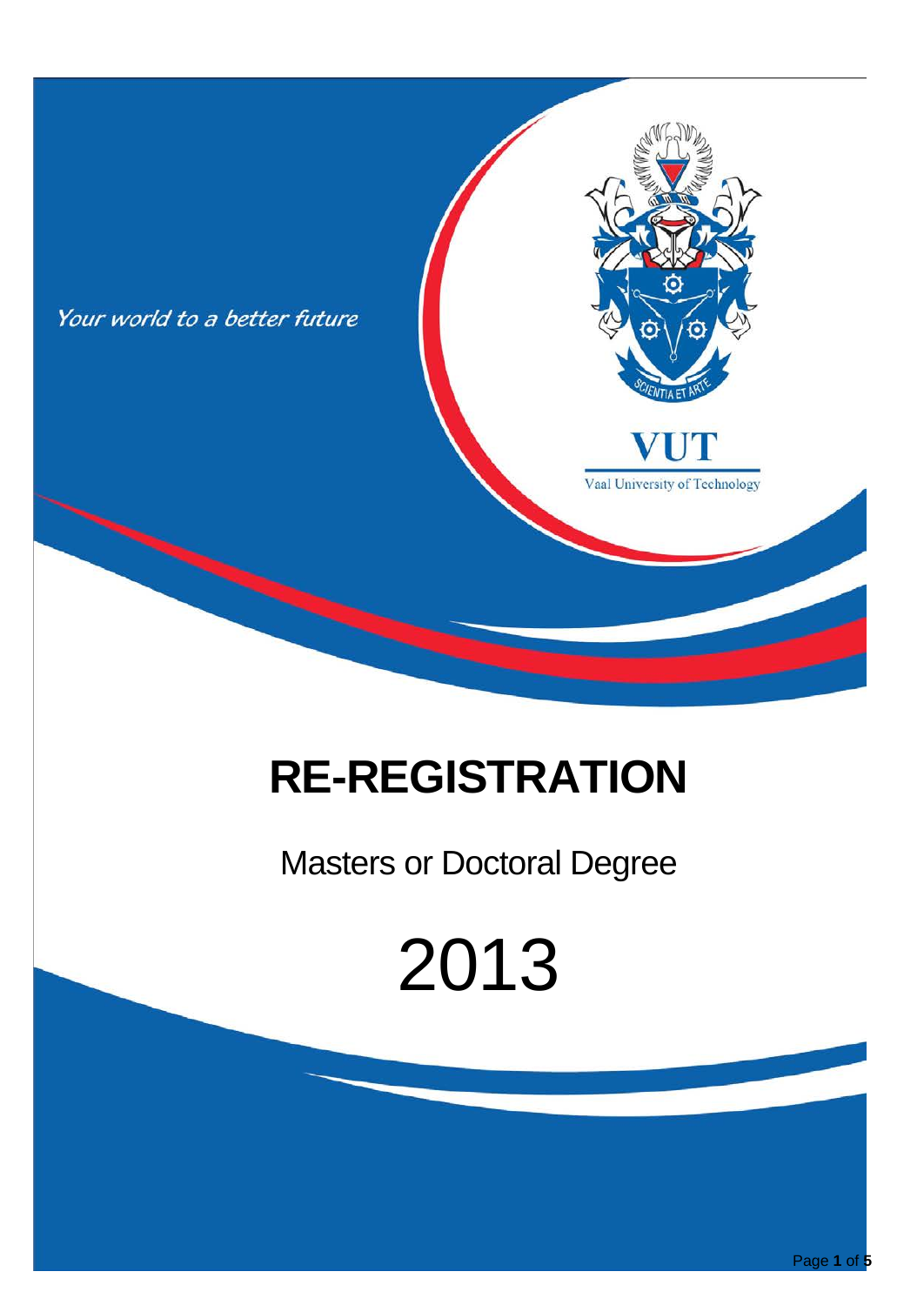#### **APPLICATION**

**If this year is your first application for this Masters or Doctorate degree, kindly complete the Higher Degree Application for Admissions 2013.** 

**This application is only for students that have registered for this degree the previous year.**

Student No.\_\_\_\_\_\_\_\_\_\_\_\_\_\_\_\_\_\_\_\_\_\_\_\_\_\_\_\_\_\_\_\_\_\_\_

| Title:                                              |  |
|-----------------------------------------------------|--|
| Surname:                                            |  |
| <b>First Name and Middle</b><br>Name(s)             |  |
| Date of Birth:                                      |  |
| SA ID No or IRD<br>students your passport<br>number |  |
| Masters or Doctorate                                |  |
| Course                                              |  |
| Faculty                                             |  |

#### **2. ADDRESS AND CONTACT DETAILS**

| Physical address | Postal address |  |  |
|------------------|----------------|--|--|
|                  |                |  |  |
|                  |                |  |  |
|                  |                |  |  |
|                  |                |  |  |
|                  |                |  |  |
|                  |                |  |  |
|                  |                |  |  |
|                  |                |  |  |
|                  |                |  |  |
|                  |                |  |  |

| <b>Contract: Telephone Numbers</b> |  |
|------------------------------------|--|
| Work                               |  |
| Home                               |  |
| Fax                                |  |
| Cell                               |  |
| Email                              |  |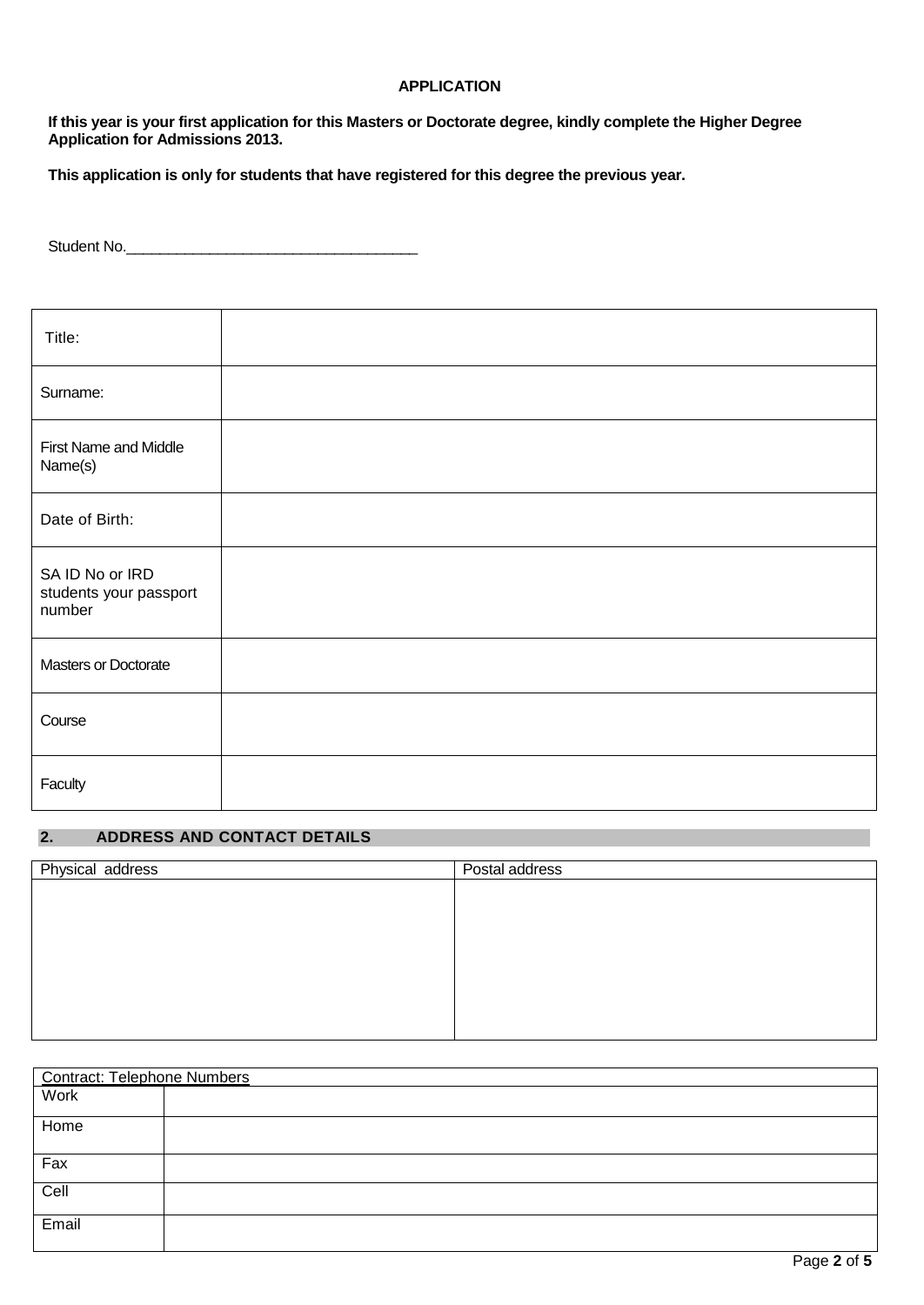#### **Please ensure that we have your correct cell number and email address to enable VUT to invite you to relevant post-graduate activities**

#### **3. EMPLOYMENT INFORMATION**

| If you are employed please complete the following: |                          |  |              |  |
|----------------------------------------------------|--------------------------|--|--------------|--|
| Name of Company/Institution                        |                          |  |              |  |
| Address of Company/institution                     |                          |  |              |  |
| Postal Code                                        | Number of years employed |  |              |  |
| Telephone No. (Work):                              |                          |  | Area dialing |  |
|                                                    |                          |  | code         |  |

*Registration fee* Deposits can be made to any ABSA Branch: Account no: 0530 861 945 Branch code: 632005 The name and student number must be clearly indicated on the slip as the "reference". A copy of the deposit slip should be forwarded to fax number (016) 950 9106.

#### **4. DECLARATION AND UNDERSTANDING**

I the student undertake; the student undertake;

- 1.1 To comply with the procedures, rules and regulations of the Vaal University of Technology.
- 1.2 To inform the Higher Degrees Unit immediately, in writing, if I change my address or if I intend cancelling my provisional acceptance.
- 1.3 To acquaint myself with all the rules and general regulations that relate to the degree for which I am applying.
- 1.4 To make alternate arrangement for accommodation should the University accept me for the degree and cannot offer me accommodation.
- 2. I/We hereby accept liability for the payment of all tuition fees or other fees which may be charged by the University as a result of my/his/her studies at the University.
	- 2.1 I also recognised that class; residence and other fees are revised annually by the University and increased accordingly.
	- 2.2 I agree that in the event that the university instructs Attorneys to take any steps against myself for the recovery of any amounts due to the University by myself, that I shall pay all costs as between Attorney and client, inclusive of collection commission.
- 3. I am/We are aware that my enrolment is valid only if it complies with the regulations of the degree concerned, notwithstanding the acceptance of this application by the University.
- 
- 4. I/We accept the responsibility of submitting all documents required by the University before the stipulated due dates.<br>5. I declare that: 5. I declare that:
	- 5.1 I make this application and give the declarations and understandings with the knowledge and consent of my parent/guardian/employer.
	- 5.2 I warrant that the information contained herein is true and correct and the University shall be entitled to declare the contract void and cancel my registration if I have made any misrepresentation or omission on this application.
	- 5.3 International Students:
		- i. I am/We are aware that I am responsible to renew my study permit 3 months prior to the expiry date.
		- ii. Refugees: I am aware that I am responsible to renew my study permit 1 month prior to its expiry date.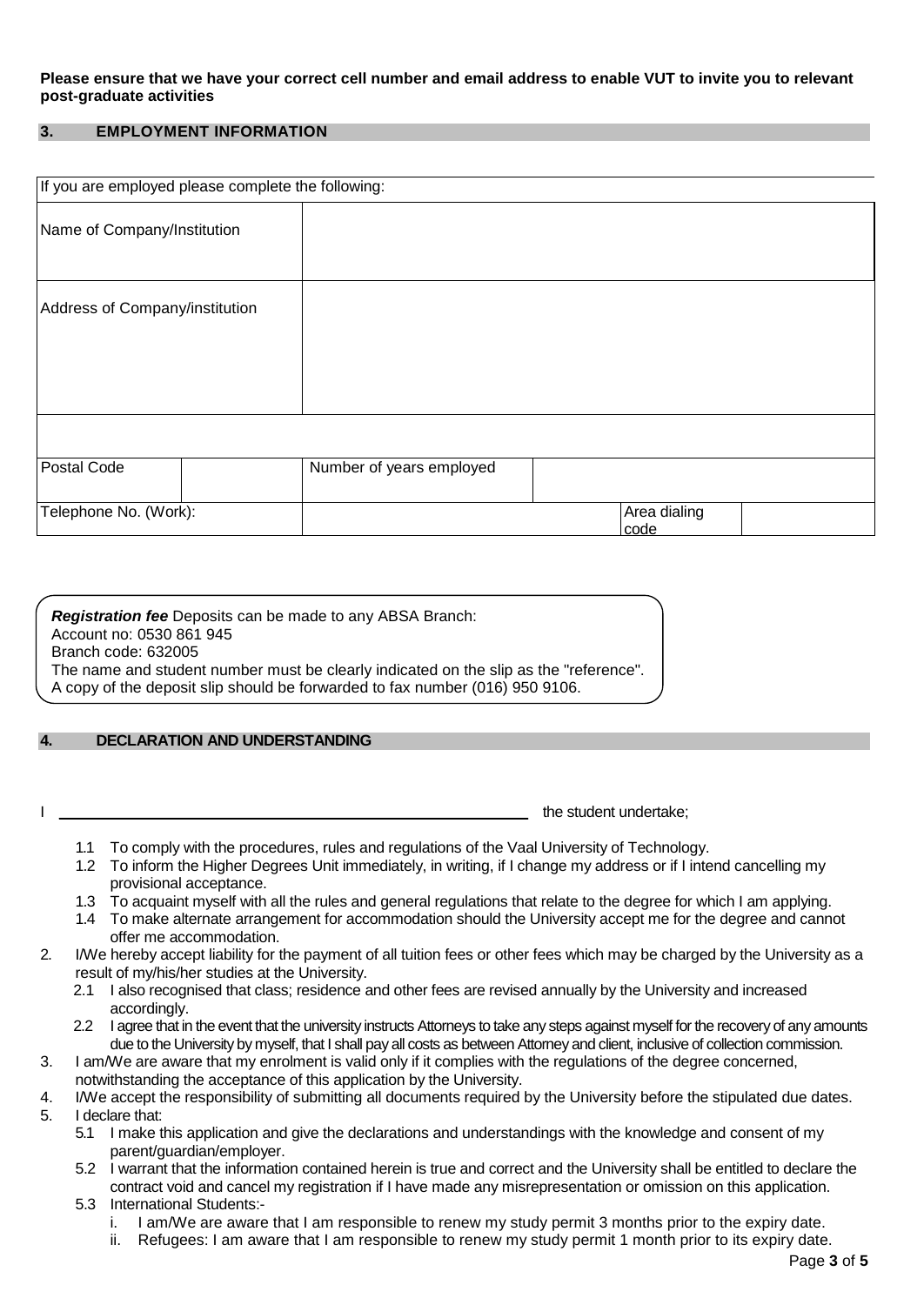- iii. I am aware that I am responsible for obtaining and payment of my SAQA evaluation.
- 5.4 I/We hereby absolve the Vaal University of Technology, its staff, employees, representatives and/or agents from any claims which I/the student may acquire as a result of any injuries which I/the student may receive and/or damages which I/the student may suffer as a result of any happening, incident, accident, injury, illness or death, however it may have resulted, or as a result of my/his/her participation in any sport/excursion/visit or transport which may take place during my/his/her studies at the University





Please forward your application with certified attachments to:

#### **Higher degrees office – D016 or D013-1**

| Fax:    | $(016)$ 950 9779                          | Private Bag X021 |
|---------|-------------------------------------------|------------------|
| Tel:    | $(016)$ 950 9178                          | Vanderbijlpark   |
| E-mail: | beatricet@vut.ac.za/nomathembak@vut.ac.za | 1900             |

#### **Vaal University of Technology Grant**

In order to stimulate and encourage further research the Vaal University of Technology offer the following award to assist you with your studies.

| M Degree Package: |                                                                               | D Degree Package: |                                                                             |  |
|-------------------|-------------------------------------------------------------------------------|-------------------|-----------------------------------------------------------------------------|--|
|                   | The package is divided as follows:<br>• R20 000 Research Award + Student fees |                   | The package is divided as follows:<br>R30 000 Research Award + Student fees |  |
|                   |                                                                               |                   |                                                                             |  |

The above grant will only be payable as soon as your research proposal was approved at the Higher Degrees Committee According to the Higher Degrees guide you have to submit you proposal for approval within 12 months of first registration.

More information and an application for this award is obtainable from our Website: [www.vut-research.ac.za](http://www.vut-research.ac.za/) -Research and Higher Degrees

#### **Registration record - For completion by HDU**

| <b>YEAR</b> | <b>CODE</b> |
|-------------|-------------|
|             |             |
|             |             |
|             |             |
|             |             |
|             |             |